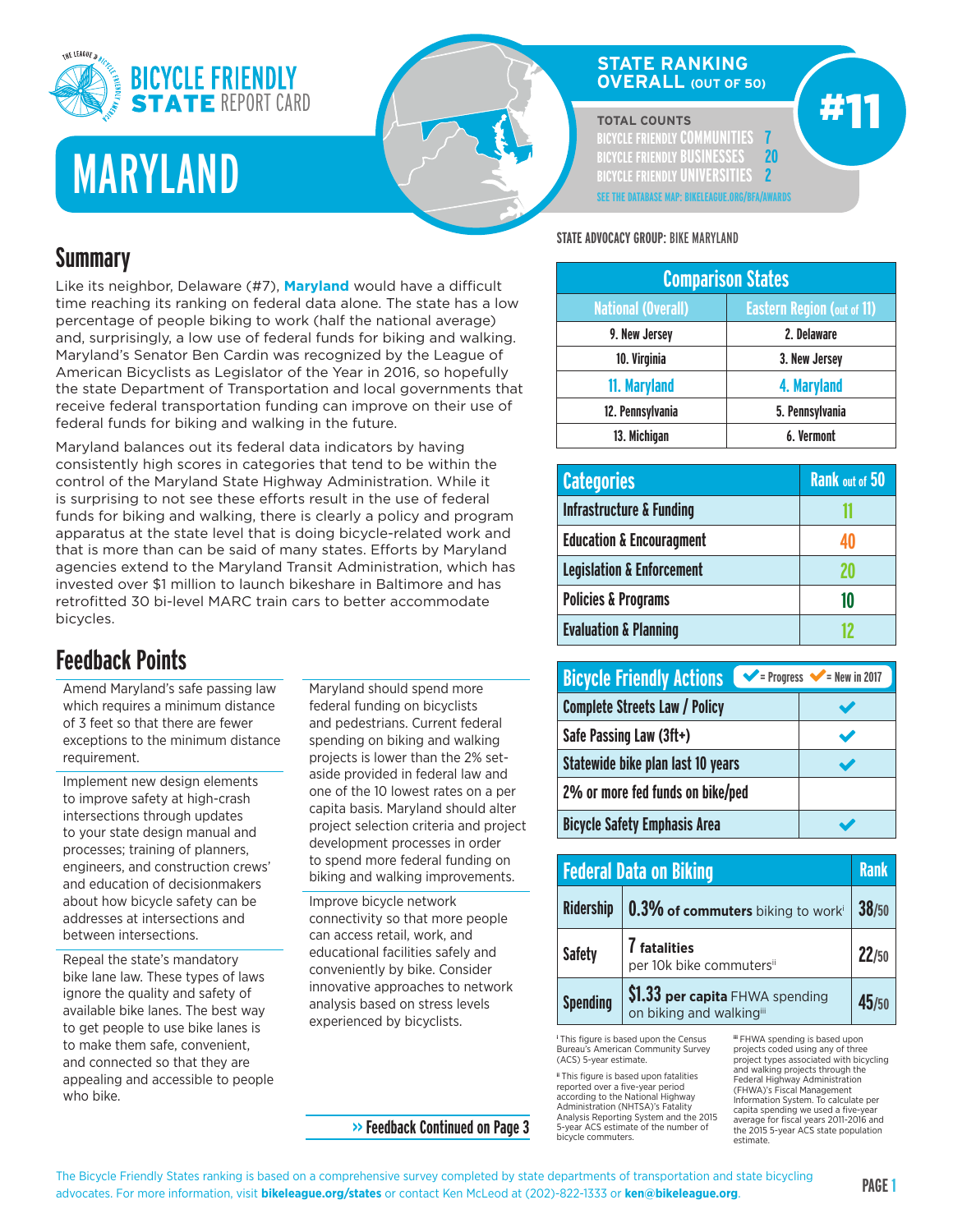

## **Maryland** Report Card: Detailed Category Scores

The Category Scores below are aggregated from smaller sub-categories—each of which is sorted in descending order, from the topic with the highest possible points available to least.

| <b>Infrastructure &amp; Funding</b><br>Ranked 11 <sup>th</sup> of 50 States                                                                                                               |             |
|-------------------------------------------------------------------------------------------------------------------------------------------------------------------------------------------|-------------|
| <b>Design and Existence of Infrastructure</b><br>Has the state made it easy to build bicycle infrastructure and<br>installed a variety of infrastructure on state facilities?             | 29/38 pts   |
| <b>State Transportation Funding</b><br>Does the state report that funding is allocated to bicycling?                                                                                      | 23/28 pts   |
| <b>Use of Federal Transportation Funding</b><br>Does the state take advantage of available federal funding for<br>biking and walking?                                                     | $6/16$ pts  |
| <b>Planned and Recently Built Bicycle &amp; Pedestrian Facilities</b><br>How many lane miles of bicycle and pedestrian facilities has<br>the state reportedly planned to build and built? | $10/10$ pts |
| <b>State Transportation Funding Restrictions</b><br>Does the state have any policies that limit the ability to fund<br>bicycling and walking infrastructure?                              | $8/8$ pts   |
| <b>Total of Possible 100 Points:</b>                                                                                                                                                      | 76/100 pts  |



|                                      | <b>Education &amp; Encouragement</b> |
|--------------------------------------|--------------------------------------|
| Ranked 40 <sup>th</sup> of 50 States |                                      |

| <b>State DOT Education &amp; Encouragement Support</b><br>Does the state DOT support bicycling and walking events and<br>education materials?                | $25/35$ pts |
|--------------------------------------------------------------------------------------------------------------------------------------------------------------|-------------|
| <b>Mode Share</b> Do many people bike to work and is that number<br>increasing relative to other modes?                                                      | $3/30$ pts  |
| <b>Driver Education Requirements</b><br>Does the state require drivers to answer questions about<br>bicyclist safety as part of the driver's licensing test? | $10/20$ pts |
| Advocacy<br>Does the state have a bicycle advocacy group that is a<br>member of the League of American Bicyclists or was<br>identified by the state?         | $5/15$ pts  |
| <b>Total of Possible 100 Points:</b>                                                                                                                         |             |



**25/25 pts Laws that influence the built environment** Does the state allow speed limits of 20 mph or less? **5/10 pts** Total of Possible 100 Points: **67/100 pts** ww.BikeWalkalliance.org/Benchmarking.com

| <b>Policies &amp; Programs</b><br>Ranked 10 <sup>th</sup> of 50 States                                                                                                                  |             |
|-----------------------------------------------------------------------------------------------------------------------------------------------------------------------------------------|-------------|
| <b>Complete Streets</b><br>Does the state have a complete streets policy and processes<br>to support its implementation?                                                                | 49/56 pts   |
| <b>Design and Access Policies</b><br>Does the state have policies in place to ensure good design<br>and access for people who bike and walk?                                            | $15/25$ pts |
| <b>State of Practice Development</b><br>Does the state support trainings on bicycle and pedestrian<br>infrastructure and complete streets implementation?                               | $9/13$ pts  |
| <b>Sustainable Transportation Policies</b><br>Does the state work incorporate multi-disciplinary<br>considerations in the development and implementation of<br>transportation projects? | $4/6$ pts   |
| <b>Total of Possible 100 Points:</b>                                                                                                                                                    | 77/100 pts  |

| <b>Evaluation &amp; Planning</b><br>Ranked 12 <sup>th</sup> of 50 States                                                                                  |                   |
|-----------------------------------------------------------------------------------------------------------------------------------------------------------|-------------------|
| <b>State DOT Bicycle &amp; Pedestrian Plans</b><br>Does the state have a bicycle and/or pedestrian plan and<br>does that plan follow best practices?      | 29/48 pts         |
| <b>Bicycle and Pedestrian Safety</b><br>Has the state made bicyclist and pedestrian safety an<br>emphasis and what does data say about safety?            | $29/34$ pts       |
| <b>Understanding People who Bike and Walk</b><br>Does the state have programs in place to collect data on<br>people who walk and bike?                    | $7/10$ pts        |
| <b>Formal User Group Engagement</b><br>Does the state have an official Bicycle and/or Pedestrian<br>Advisory Committee and does it follow best practices? | $8/8$ pts         |
| <b>Total of Possible 100 Points:</b>                                                                                                                      | <b>73/100 pts</b> |

### Dig into the data: Robust interactive report + Downloads

The Bicycle Friendly State survey used to create this ranking is also the basis for a biennial report. Explore tons of bicycling, walking, & health data on states and cities at **bikingandwalkingbenchmarks.org**.





 $\gamma$ 

**CO**



U.S. Trips, by Mode of Transportation 10% 1% 2% 83%

Walking Trips Biking Trips Public Transit Trips Car, Van, SUV, and RV Trips

**The Bicycle Friendly States ranking is based on a comprehensive survey completed by state departments of transportation and state bicycling PAGE 2<br>
a discrete Frances information with biladeanse and states as sorted less** advocates. For more information, visit **bikeleague.org/states** or contact Ken McLeod at (202)-822-1333 or **ken@bikeleague.org**.